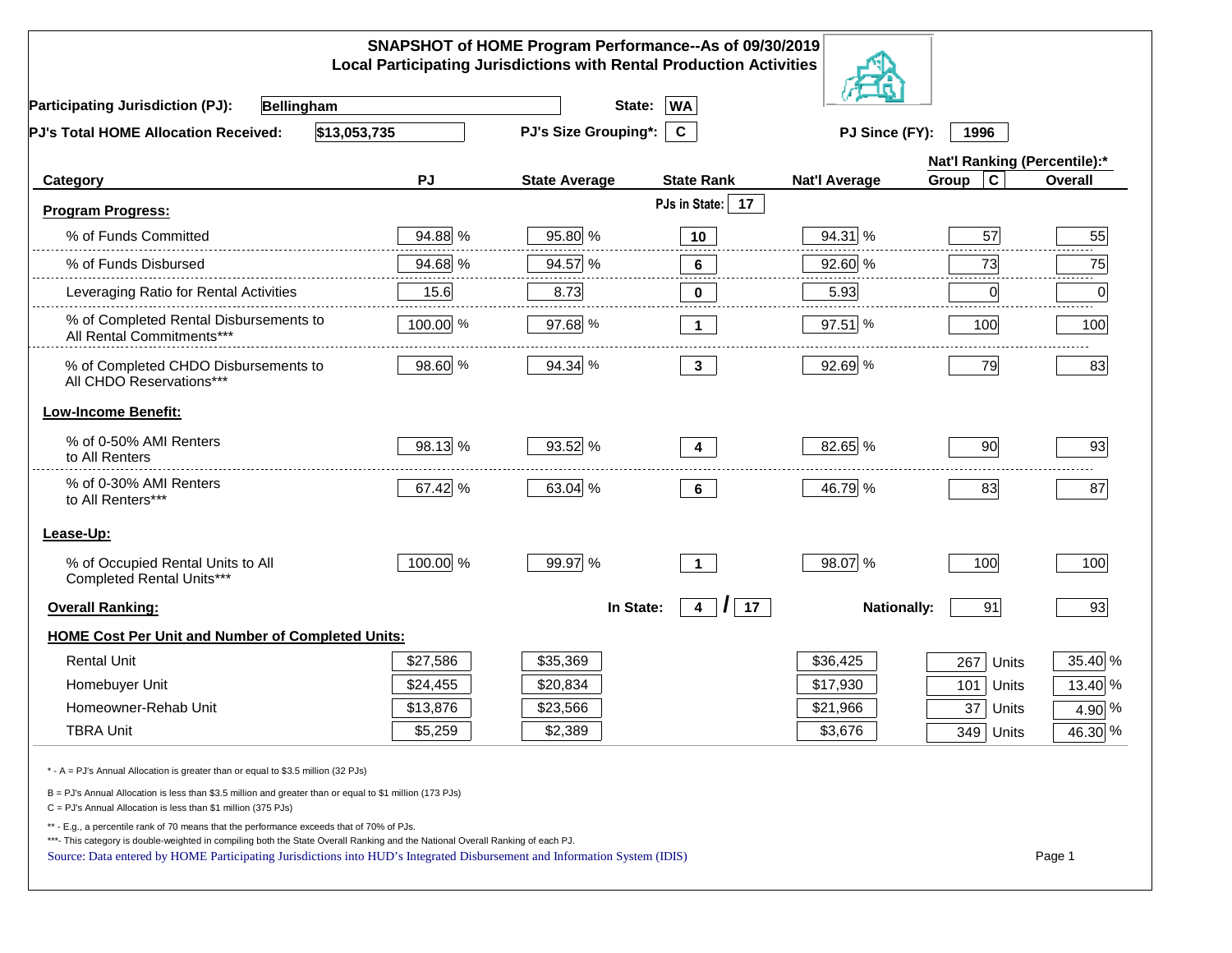|                                                                                   |             |      |               |                            |             |                        | <b>Program and Beneficiary Characteristics for Completed Units</b> |                   |                      |                                          |             |
|-----------------------------------------------------------------------------------|-------------|------|---------------|----------------------------|-------------|------------------------|--------------------------------------------------------------------|-------------------|----------------------|------------------------------------------|-------------|
| <b>Participating Jurisdiction (PJ): Bellingham</b>                                |             |      |               |                            | <b>WA</b>   |                        |                                                                    |                   |                      |                                          |             |
| <b>Total Development Costs:</b>                                                   |             |      | <b>Rental</b> | Homebuyer                  |             | <b>Homeowner</b>       | <b>CHDO Operating Expenses:</b>                                    |                   | PJ:                  |                                          | 2.2%        |
| (average reported cost per unit in<br>PJ:<br><b>HOME-assisted projects)</b>       |             |      | \$181,343     | \$179,433                  |             | \$15,026               |                                                                    | (% of allocation) | <b>National Avg:</b> |                                          | $1.1\%$     |
|                                                                                   | State:*     |      | \$159,056     | \$133,888                  |             | \$32,056               |                                                                    |                   |                      |                                          |             |
|                                                                                   | National:** |      | \$135,225     | \$88,236                   |             | \$26,222               |                                                                    |                   |                      |                                          |             |
|                                                                                   |             |      |               | Rental Homebuyer Homeowner | <b>TBRA</b> |                        |                                                                    |                   |                      | <b>Rental Homebuyer Homeowner</b>        | <b>TBRA</b> |
| <b>RACE:</b>                                                                      |             | %    | ℅             | %                          | $\%$        | <b>HOUSEHOLD TYPE:</b> |                                                                    | %                 | $\%$                 | ℅                                        | $\%$        |
| White:                                                                            |             | 77.2 | 89.1          | 100.0                      | 50.0        | Single/Non-Elderly:    |                                                                    | 45.3              | 41.6                 | 5.4                                      | 50.0        |
| <b>Black/African American:</b>                                                    |             | 7.9  | 0.0           | 0.0                        | 0.0         | Elderly:               |                                                                    | 12.4              | 2.0                  | 56.8                                     | 0.0         |
| Asian:                                                                            |             | 3.4  | 2.0           | 0.0                        | 0.0         |                        | <b>Related/Single Parent:</b>                                      | 35.6              | 21.8                 | 18.9                                     | 50.0        |
| American Indian/Alaska Native:                                                    |             | 1.1  | 0.0           | 0.0                        | 0.0         |                        | <b>Related/Two Parent:</b>                                         | 4.9               | 24.8                 | 16.2                                     | 0.0         |
| Native Hawaiian/Pacific Islander:                                                 |             | 0.4  | 1.0           | 0.0                        | 0.0         | Other:                 |                                                                    | 1.9               | 9.9                  | 2.7                                      | 0.0         |
| American Indian/Alaska Native and White:                                          |             | 0.0  | 0.0           | 0.0                        | 0.0         |                        |                                                                    |                   |                      |                                          |             |
| Asian and White:                                                                  |             | 0.4  | 0.0           | 0.0                        | 0.0         |                        |                                                                    |                   |                      |                                          |             |
| <b>Black/African American and White:</b>                                          |             | 0.0  | 0.0           | 0.0                        | 0.0         |                        |                                                                    |                   |                      |                                          |             |
| American Indian/Alaska Native and Black:                                          |             | 0.0  | 0.0           | 0.0                        | 0.0         |                        |                                                                    |                   |                      |                                          |             |
| <b>Other Multi Racial:</b>                                                        |             | 0.4  | 2.0           | 0.0                        | 0.0         |                        |                                                                    |                   |                      |                                          |             |
| Asian/Pacific Islander:                                                           |             | 0.4  | 0.0           | 0.0                        | 0.0         |                        |                                                                    |                   |                      |                                          |             |
| <b>ETHNICITY:</b>                                                                 |             |      |               |                            |             |                        |                                                                    |                   |                      |                                          |             |
| <b>Hispanic</b>                                                                   |             | 9.0  | 5.9           | 0.0                        | 50.0        |                        |                                                                    |                   |                      |                                          |             |
| <b>HOUSEHOLD SIZE:</b>                                                            |             |      |               |                            |             |                        | <b>SUPPLEMENTAL RENTAL ASSISTANCE:</b>                             |                   |                      |                                          |             |
| 1 Person:                                                                         |             | 54.3 | 42.6          | 35.1                       | 0.0         | Section 8:             |                                                                    | 47.9              | 4.0                  |                                          |             |
| 2 Persons:                                                                        |             | 20.6 | 32.7          | 35.1                       | 0.0         | <b>HOME TBRA:</b>      |                                                                    | 2.2               |                      |                                          |             |
| 3 Persons:                                                                        |             | 13.5 | 11.9          | 10.8                       | 100.0       | Other:                 |                                                                    | 21.3              |                      |                                          |             |
| 4 Persons:                                                                        |             | 7.5  | 8.9           | 16.2                       | 0.0         | No Assistance:         |                                                                    | 28.5              |                      |                                          |             |
| 5 Persons:                                                                        |             | 2.6  | 2.0           | 2.7                        | 0.0         |                        |                                                                    |                   |                      |                                          |             |
| 6 Persons:                                                                        |             | 1.5  | 0.0           | 0.0                        | 0.0         |                        |                                                                    |                   |                      |                                          |             |
| 7 Persons:                                                                        |             | 0.0  | 2.0           | 0.0                        | 0.0         |                        |                                                                    |                   |                      |                                          |             |
| 8 or more Persons:                                                                |             | 0.0  | 0.0           | 0.0                        | 0.0         |                        | # of Section 504 Compliant Units:                                  |                   | 100                  |                                          |             |
| The State average includes all local and the State PJs within that state          |             |      |               |                            |             |                        |                                                                    |                   |                      |                                          |             |
| ** The National average includes all local and State PJs, and Insular Areas       |             |      |               |                            |             |                        |                                                                    |                   |                      |                                          |             |
| # Section 8 vouchers can be used for First-Time Homebuyer Downpayment Assistance. |             |      |               |                            |             |                        |                                                                    |                   |                      |                                          |             |
|                                                                                   |             |      |               |                            |             |                        |                                                                    |                   |                      | <b>HOME Program Performance SNAPSHOT</b> |             |

Source: Data entered by HOME Participating Jurisdictions into HUD's Integrated Disbursement and Information System (IDIS) Page 2